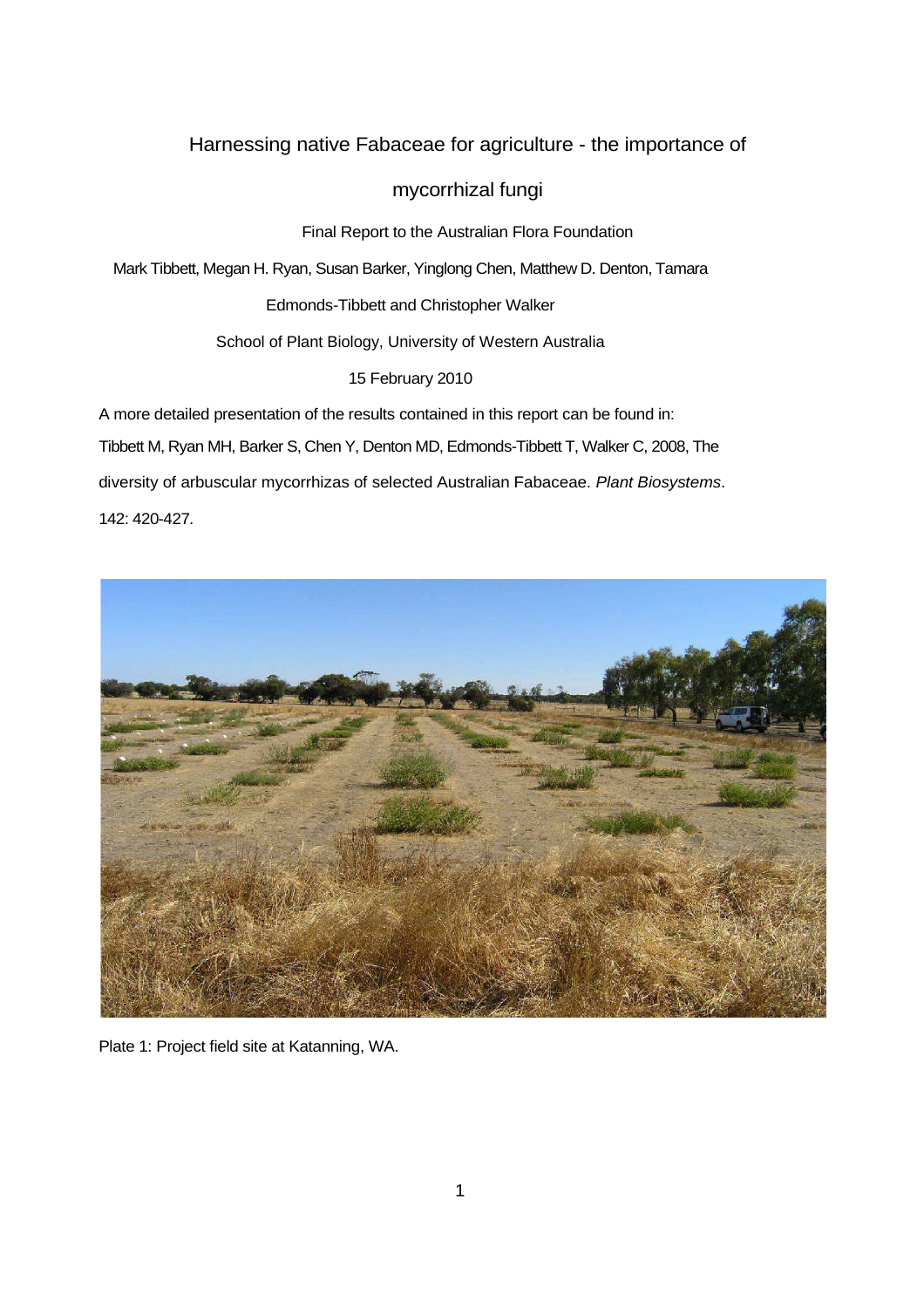## **Abstract**

Australian native perennial *Fabaceae* have been little explored with regard to their root biology and the role played by arbuscular mycorrhizal (AM) fungi in their establishment, nutrition and long-term health. Some of these species, notably *Cullen*, are now being evaluated for use in agricultural systems. As Australian agricultural soils generally have elevated levels of P, it is likely that the mechanisms naturally used by the legumes, including their symbiosis with AMF, will be disrupted. We hypothesised that native legumes, grown in an agricultural soil, would host a different set of species of AMF than exotic legumes. We therefore investigated the colonisation morphology in roots and the AM fungi, identified by spores extracted from rhizosphere soil, of the native legumes *Cullen australasicum*, *C. tenax* and *Lotus australis* and the exotic legumes *L. pedunculatus* and *Medicago sativa*. The level and density of colonisation by AM fungi, and the frequency of intraradical and extraradical hyphae, arbuscules, intraradical spores and hyphal coils all differed between host plants. However, none of these measures consistently differed between the native and exotic legume species. Instead, there were strong similarities between species in the same genus. The three dominant species of AM fungi in rhizosphere soil differed with host plant, but one fungus (*Glomus mosseae*) was always the most dominant. Sub-dominant species of AMF were the same between species in the same genus. No consistent differences in dominant spores were observed between the exotic and native legume species. Our results suggest that plant host influences the mycorrhizal community in the rhizosphere soil and that structural and functional differences in the symbiosis may occur at the plant genus level, not the species level or due to plant provenance. When the non-dominant species are considered there was a remarkably high species diversity of around twenty species. If these represent a remnant population of native AMF, they could provide a springboard for the regeneration of a more natural symbiotic system as native plants are re-introduced and the effects of agriculture, such as high available P, are diminished over time.

2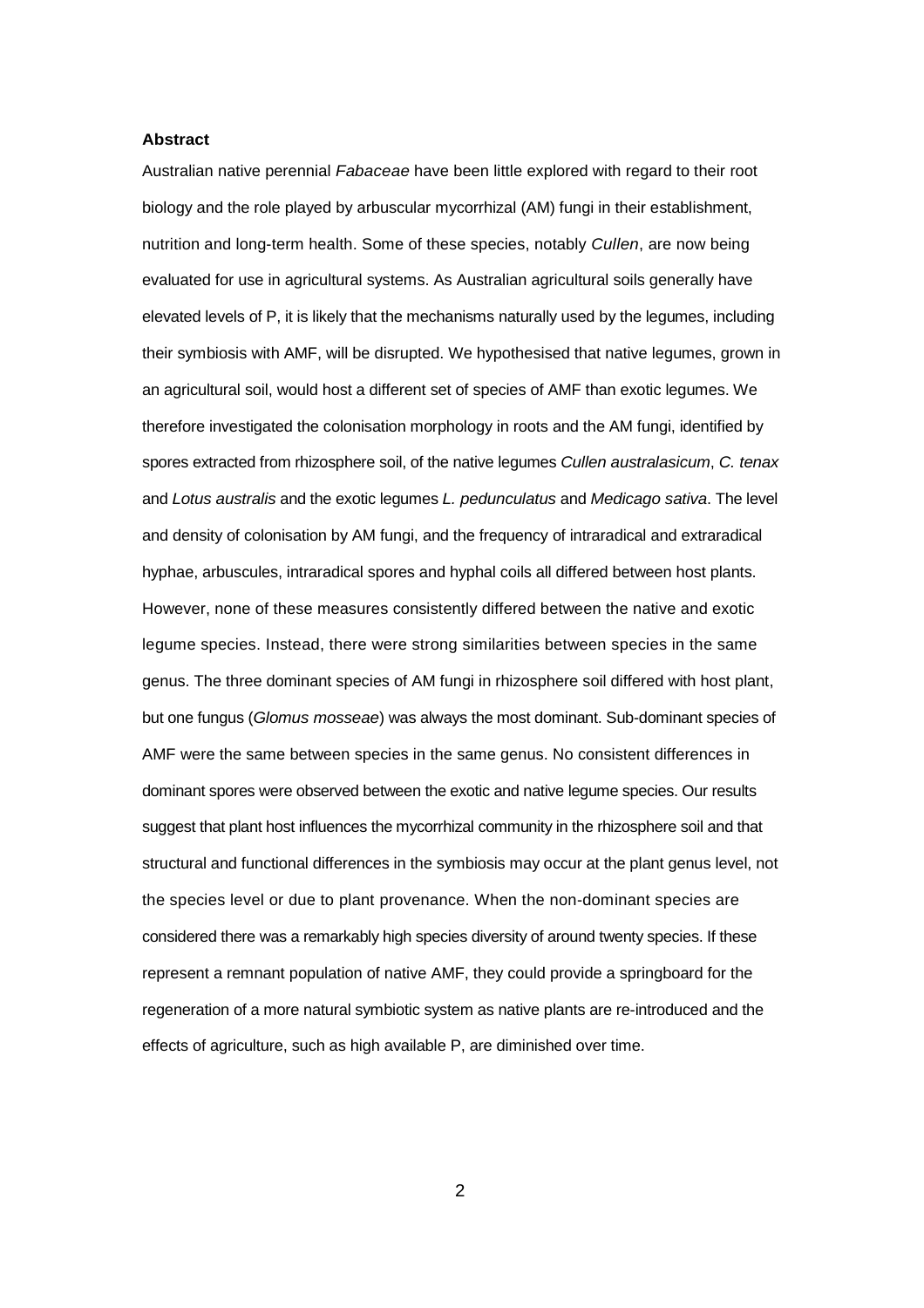### **Introduction**

Arbuscular mycorrhizal (AM) symbioses have a crucial role in the phosphate nutrition of many plants and evidence is emerging that they play a critical but poorly recognised role in land plant evolution (Wang and Qiu 2006) and land plant biodiversity, succession and productivity (van der Heijden et al. 1998: Klironomos et al. 2000; Klironomos 2003). The processes controlling the co-evolution of, and interactions among, the diverse communities of plants and AM fungi that exist together in natural communities seem to be considerably changed in industrialised agricultural systems, resulting in a reduction or change of AMF species (Daniell et al. 2001).

We are interested in the interaction between undomesticated plants native to a low fertility environment and the, presumably depauperate, suite of AM fungi found in local agricultural systems. This interest has arisen because a large national effort is underway in Australia to identify new perennial legumes with potential for development as pastures and several native species show promise (Bennett et al. 2006; Denton et al. 2006; Robinson et al. 2006).

A major difference between the native environment of Australian perennial legumes and agricultural environments will be the higher availability of soil phosphate in the latter. In this study we addressed preliminary issues relevant to increasing our understanding of the impact on undomesticated Australian native perennial legumes of being planted into agricultural soils. Thus for three native and two exotic legumes growing in agricultural soil we investigated if: there were structural differences in mycorrhizas; the community of AM species sporulating in rhizosphere soil varied; and, whether these aspects differed for native and exotic hosts.

#### **Materials and Methods**

Roots of three native undomesticated legumes, *Cullen australasicum*, *C. tenax* and *Lotus australis* and two exotic legumes, *L. pedunculatus* and *Medicago sativa* (Table 1), were sampled from a field trial established in 2005 at Katanning, Western Australia (33.69 °S,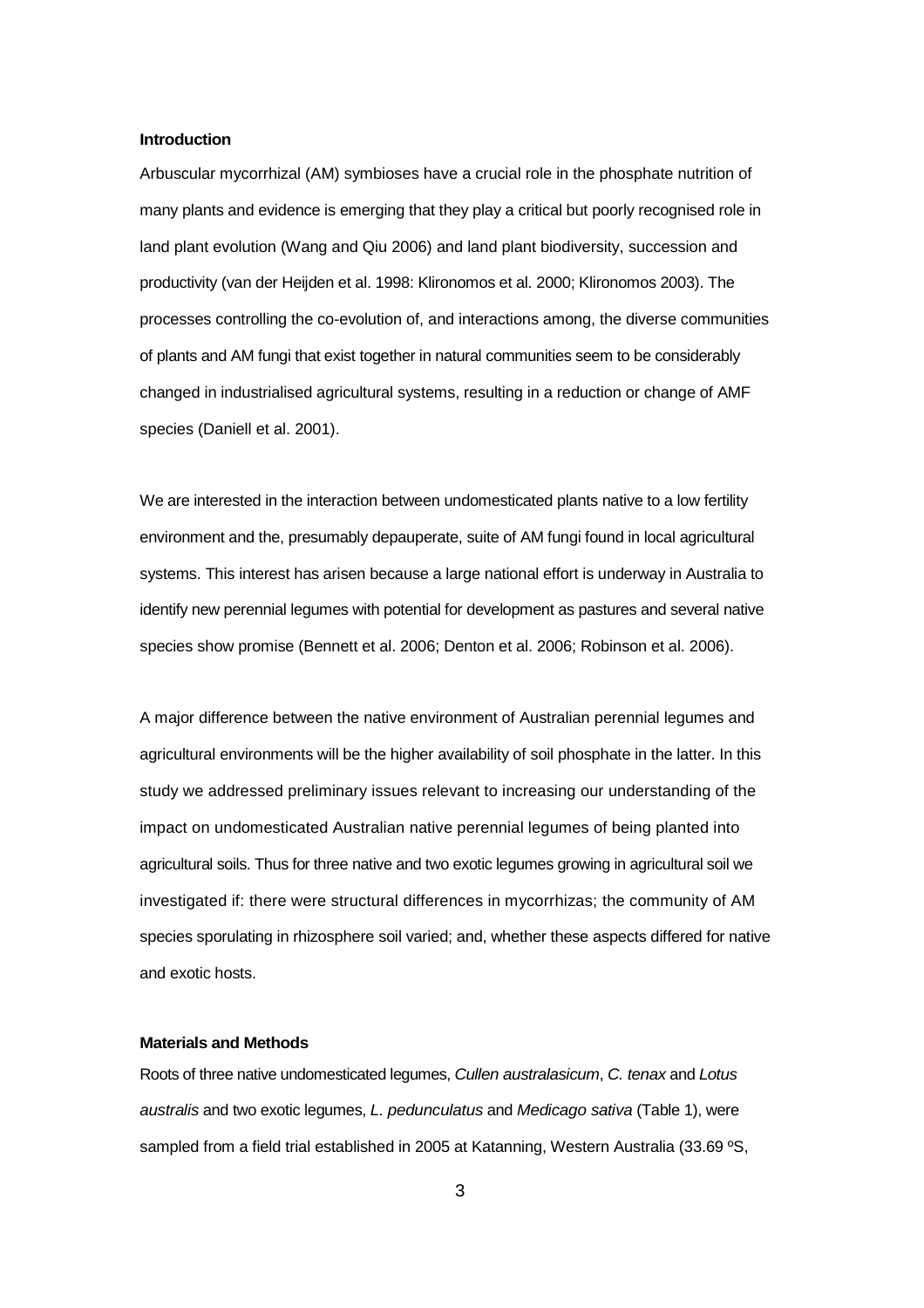117.56 ºE, 310 m elevation, 479 mm average annual rainfall, winter dominant). The trial had been established in a field that had previously been under a long-term annual pasture and crop rotation (recent history 2002 pasture, 2003 field peas, 2004 wheat, 2005 perennial legumes sown). The site consisted of replicate plots of single species of perennial members of the *Fabaceae* sown in 4m strips and spaced 4m apart. The plots also contained naturally occurring weed species, in particular they were heavily invaded by non-native grasses and *Romulea rosea* (Guildford or Onion grass). Three samples were taken on 11 October 2006 of roots and rhizosphere soils from each of three replicate plots of each of the five species (one plot of *C. australasicum* had only one sample taken). To ensure the roots were not from weeds, each sample was traced back to its origin on the plant. The soil was slightly acidic (pH 5.5 in water) and mean bicarbonate extractable phosphate (Rayment and Higginson 1992) was 55 mg  $kg^{-1}$  across the plots.

|                         | Accession no. Background |                          | Origin    | Winter<br>growth<br>activity | Habit                           |
|-------------------------|--------------------------|--------------------------|-----------|------------------------------|---------------------------------|
| Cullen<br>australasicum | SA4966                   | Wild<br>accession        | Australia | Moderate                     | Erect,<br>multistemmed<br>shrub |
| Cullen tenax            | SA 35778                 | <b>Wild</b><br>accession | Australia | Moderate                     | Spreading,<br>herbaceous        |
| I otus australis        | SA 33610                 | Wild<br>accession        | Australia | Low                          | Low,<br>herbaceous              |
| I otus<br>pedunculatus  | SA 12952                 | Wild<br>accession        | Tunisia   | High                         | Low,<br>herbaceous              |
| Medicago sativa         | SA 36325                 | Cultivar -<br>"Sceptre   | Exotic    | High                         | Erect,<br>multistemmed          |

Table 1 – Characteristics of the five perennial legumes sampled as part of the experiment.

Roots were carefully removed, thoroughly washed in tapwater and cleared in 10% (w/v) KOH by heating to approximately 90°C in a water bath for 30-60 min. The cooled root samples were washed, acidified in 1% HCl, and cut into ca. 1.0 cm segments and stained with methyl blue in acidified glycerol. The magnified intersections method was used for assessment of colonisation characteristics (McGonigle *et al.* 1990). Four microscope slides were made from the roots of each sample with 20 root segments mounted in acidified glycerol on each slide.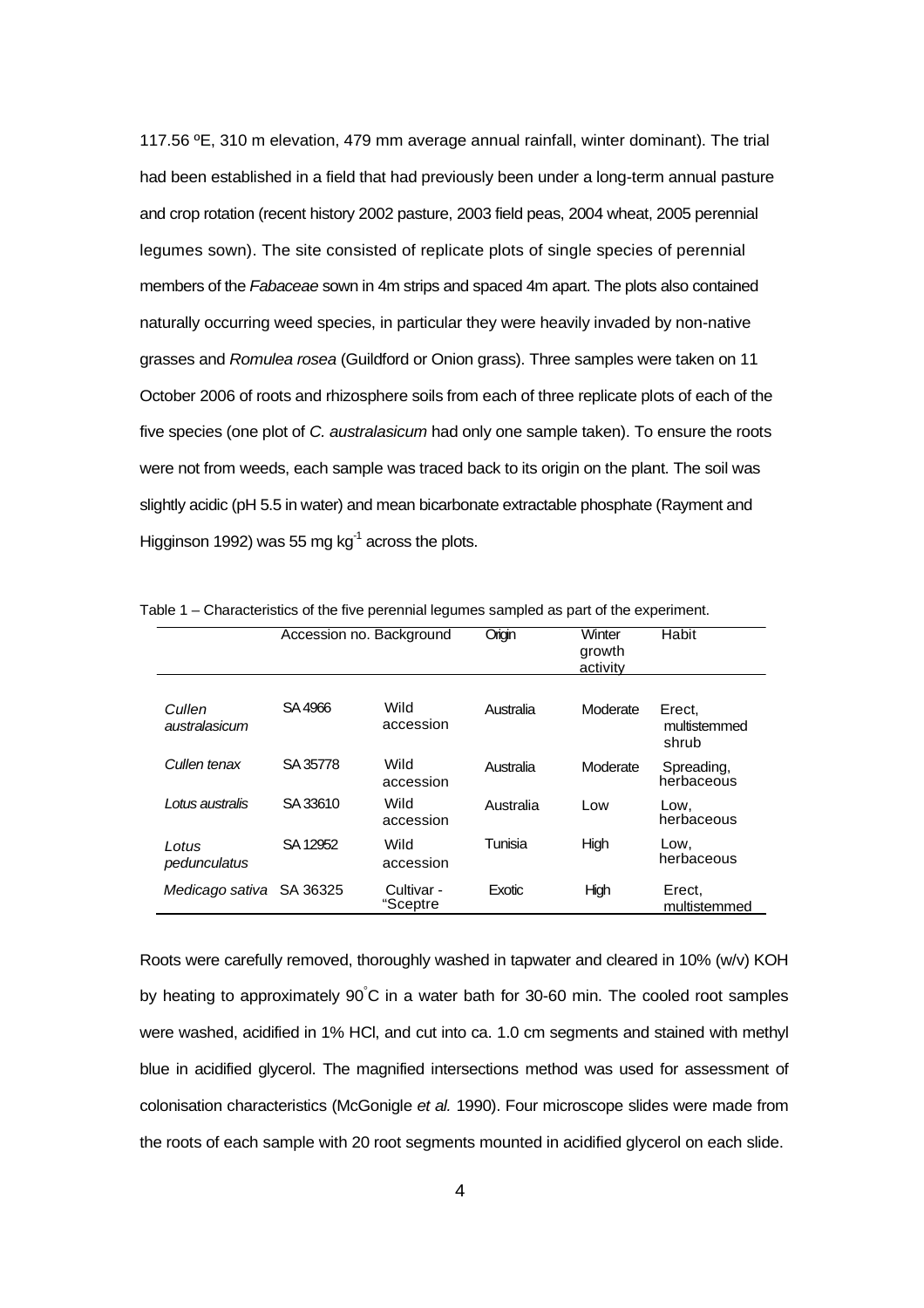A total of 25 intersections between roots and an eyepiece crosshair arranged perpendicular to the root axis were observed for each slide at  $\times$ 200 magnification. At each intersection between the root and the crosshair the incidences of intraradical hyphae, arbuscules, intraradical spores (thick-walled structures, often occluded by a septum or plug, typical of those found in *Glomus intraradices*), hyphal coils, vesicles (thin-walled sac-like structures lacking occlusion, typical of fungi in the genus *Acaulospora*), entry points and external hyphae were recorded to calculate the percentage incidence of each structure over total colonised intersections. Total proportion of root length that was colonised was based on the presence of any mycorrhizal structure.

Soils of each sample were mixed by shaking the sample bag prior to taking ca. 25 g to extract spores. Wet sieving and sucrose centrifugation were used to extract spores (Walker *et al*. 1982). Morphological features of each type of spore present were described from spores mounted in polyvinyl alcohol lacto-glycerol, with or without the addition of Melzer's reagent (4:1 v/v) (Morton, 1988; Walker *et al*. 2007). One-way ANOVAs were performed with SPSS 11.0. Percentage data were first transformed using arcsin. Differences between legume species were tested using Duncan's Multiple Range Comparison.

# **Results**

All legume species were well colonised by AM fungi (Table 2). No clear differences were observed between the native and exotic species for percentage of root length colonised, although colonisation was highest for the native *C. australasicum* and lowest for the exotic *M. sativa* (Table 2). Density of colonisation was highest for the two *Lotus* species, which reflected a higher density of intraradical hyphae than found in the other three species (Figure 1). Intraradical spores were common in all species with an average of 1-1.5 per colonised root crosshair intersection (Figure 1). Arbuscules were markedly less common in *M. sativa* than the other species (Figure 1). Hyphal coils were uncommon in all species but did occur at a higher density in the two *Lotus* species (Table 2). Vesicles and entry points were also quite uncommon and their occurrence did not differ among species (Table 2). Extraradical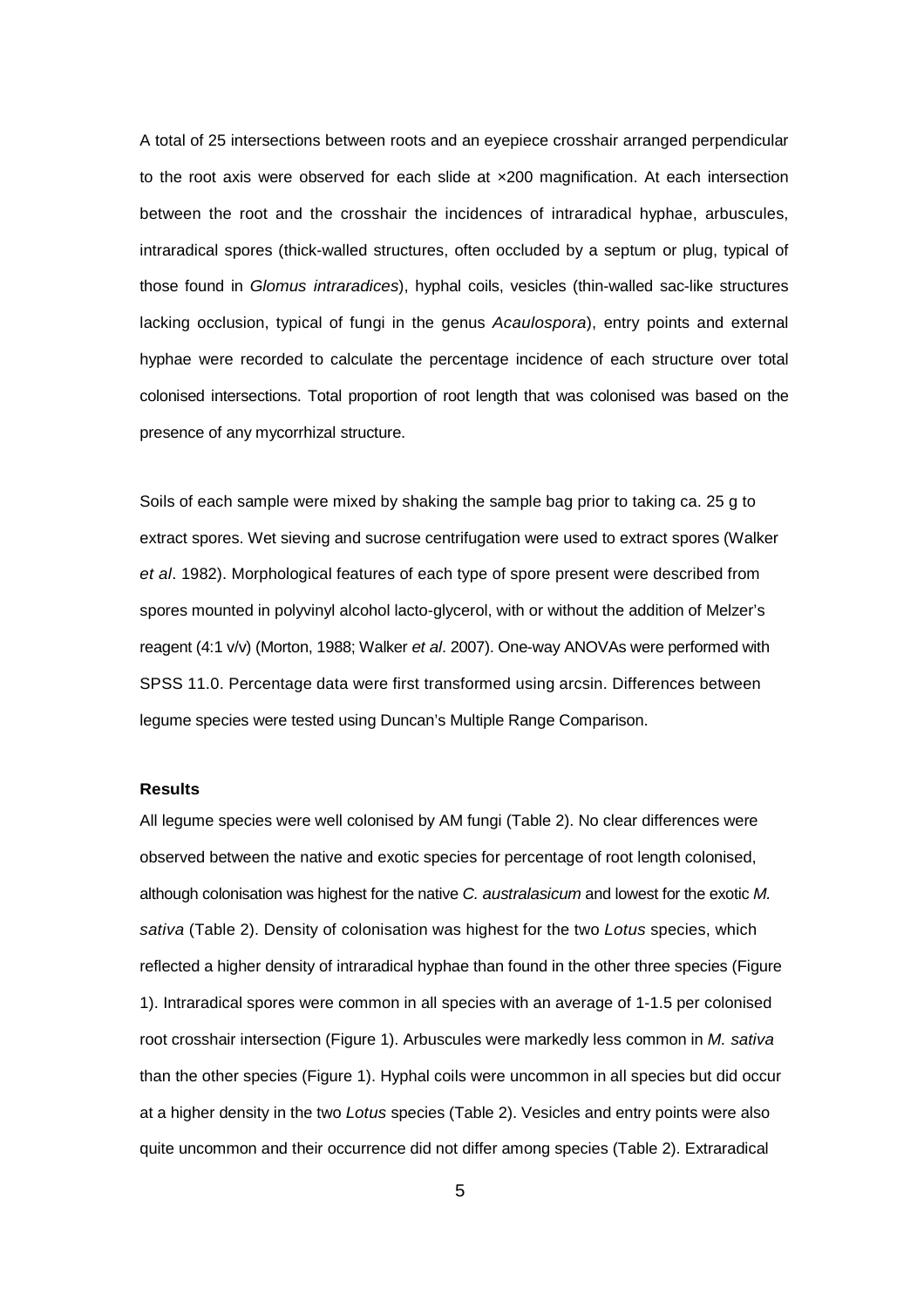Table 2 – Percentage of root length colonised by AM fungi and density of hyphal coils, vesicles, entry points and extraradical hyphae (number per colonised root crosshair intersection). Density of intraradical hyphae, arbuscules and spores is shown in Figure 1. For each column, values followed by a different letter are significantly different at P<0.05.

|                         | Root<br>length<br>colonised<br>$(\%)$ | Hyphal<br>coils      | Vesicles | Entry<br>points | Extraradical<br>hyphae | Ratio<br>spores/arbuscules |
|-------------------------|---------------------------------------|----------------------|----------|-----------------|------------------------|----------------------------|
| Cullen<br>australasicum | 75 <sup>a</sup>                       | 0.003 <sup>b</sup>   | 0.013    | 0.007           | 0.824 <sup>b</sup>     | 2.09 <sup>b</sup>          |
| Cullen tenax            | 52 <sup>b</sup>                       | 0.002 <sup>b</sup>   | 0.000    | 0.049           | 0.836 <sup>b</sup>     | 2.32 <sup>b</sup>          |
| Lotus<br>australis      | 49 b                                  | $0.091$ <sup>a</sup> | 0.014    | 0.107           | 1.966 $a$              | $1.71^{b}$                 |
| Lotus<br>pedunculatus   | 51 <sup>b</sup>                       | 0.111 <sup>a</sup>   | 0.000    | 0.102           | 1.482 $^{ab}$          | 1.95 <sup>b</sup>          |
|                         | 31 <sup>c</sup>                       | 0.004 <sup>b</sup>   | 0.092    | 0.056           | $1.211$ <sup>ab</sup>  | 8.47 <sup>a</sup>          |
| Medicago<br>sativa      |                                       |                      |          |                 |                        |                            |

Table 3 – Average number of morphologically distinct species of AM fungi and the three dominantly sporulating species of AM fungi present in rhizosphere soil for five perennial legumes (determined from spores). Average number of species of AM fungi per plot did not differ between host plants at P<0.05. The total number of species observed under the five host plants was 25.

|                       | Number of AM<br>fungal species |                           | Dominant species |                          |                                   |  |
|-----------------------|--------------------------------|---------------------------|------------------|--------------------------|-----------------------------------|--|
|                       | Per<br>plot <sup>a</sup>       | Per<br>plant <sup>b</sup> | First            | Second                   | <b>Third</b>                      |  |
| Cullen                | 11 <sup>c</sup>                | 16                        | Glomus           | G. cf.                   | No species                        |  |
| australasicum         |                                |                           | mosseae          | 'monosporum'             | clearly<br>dominant               |  |
| Cullen tenax          | 7                              | 13                        | G. mosseae       | G. cf.<br>'monosporum'   | No species<br>clearly<br>dominant |  |
| Lotus australis       | 7                              | 11                        | G. mosseae       | Archaeospora<br>trappei? | G. cf<br>'monosporum              |  |
| Lotus<br>pedunculatus | 7                              | 12                        | G. mosseae       | Ar. trappei?             | G. cf.<br>'monosporum             |  |
| Medicago sativa       | 7                              | 12                        | G. mosseae       | G. cf<br>'monosporum     | Ac. sp.                           |  |

a Results from the three replicate samples per plot were combined

b Results from the three replicate plots of each species were combined

c *C. australasicum* had only one replicate, not three, in one of the plots. This plot was included as missing data in the analysis on number of AM fungal species per plot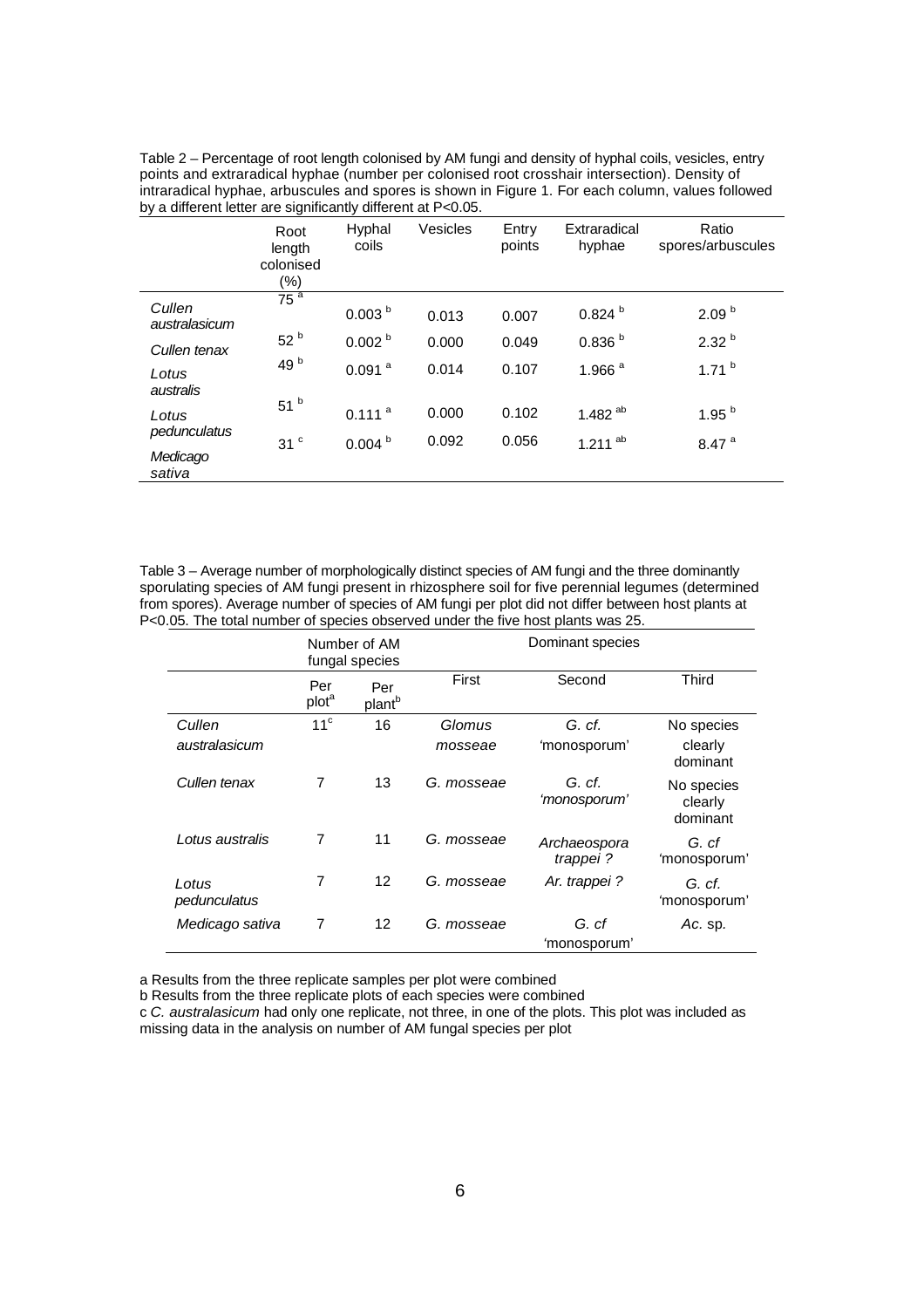hyphae were present, on average, at most colonised intersections and were least abundant in the two *Cullen* species and most common in *L. pedunculatus* and *M. sativa* (Table 2). The ratio of spores to arbuscules was approximately four times higher for *M. sativa* than the other species (Table 2).



Figure 1 – Density of intraradical hyphae, arbuscules and intraradical spores (number per colonised root crosshair intersection). For each parameter, column segments followed by a different letter are significantly different at P<0.05.



Plate 2 – Colonisation of *Cullen australasicum*. Intraradical spores, intraradical hyphae and finely branched hyphae are evident.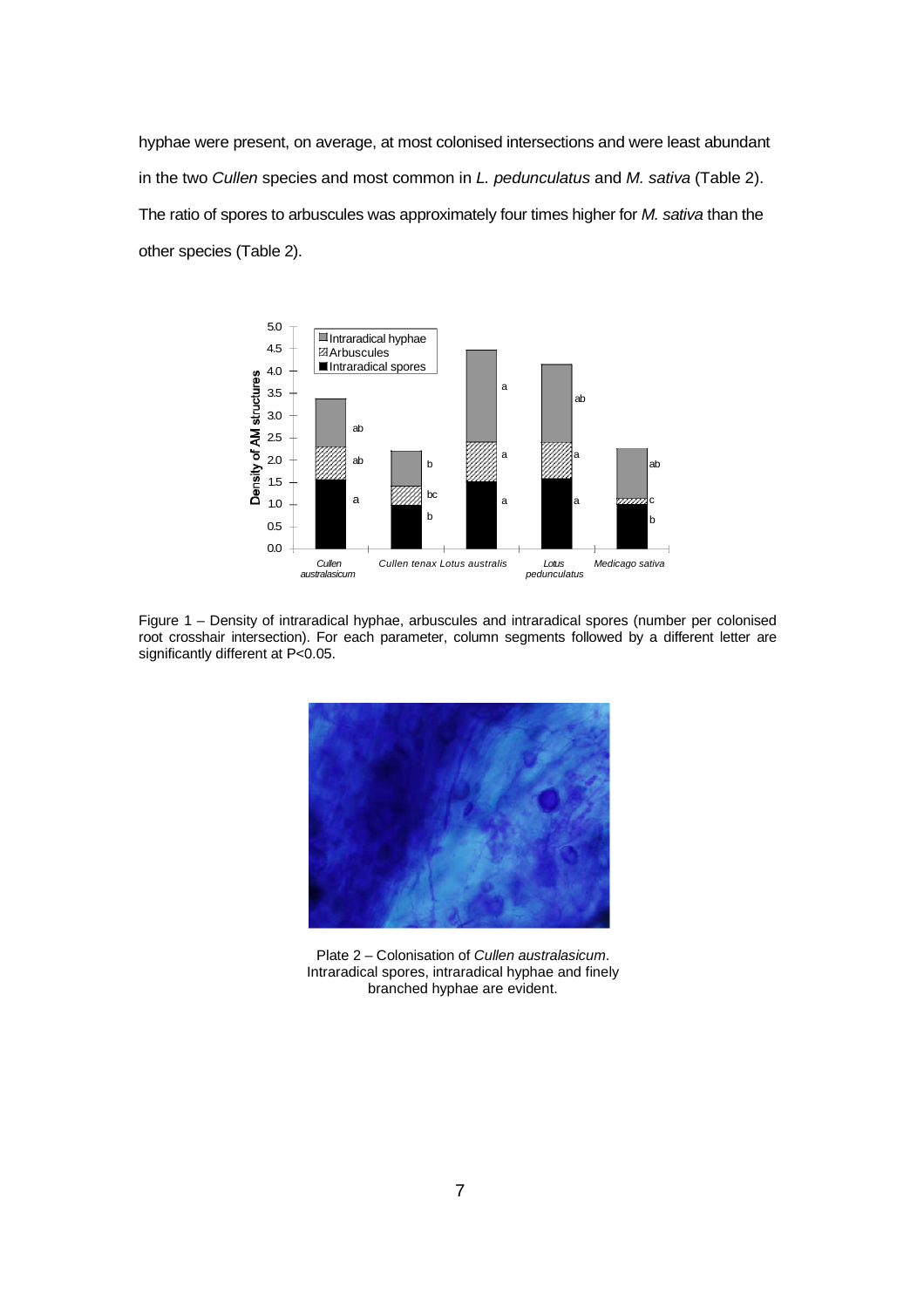

Plate 3 – Colonisation of *Lotus corniculatus*. Dark blue hyphae are evident entering the root through roots hairs and intraradical hyphae and intraradical spores are present in the root cortex.

Approximately 20 morphologically different AM fungi were identified from the extracted spores. No differences were observed in the number of AMF species present under each host plant (Table 3), but differences were apparent in the 2-3 species of AM fungi that were dominant. *Glomus mosseae* was the most common fungus present for all plants, with a fungus similar to, but probably not identical with, *G. monosporum*, also very common for all species (Table 3). While there was no dominant third species under *C. tenax*, a small, hyaline-spored fungus, probably *Archaeospora trappei*, was common under *L. australis* and *L. pedunculatus* and a probably undescribed *Acaulospora* sp. was common under *C. australasicum* and *M. sativa* (Table 1). The presence of less common species also differed among hosts (data not shown, for photomicrographs see Tibbett et al. 2008).



Plate 4 – Photomicrograph of a spore of *Glomus mosseae*.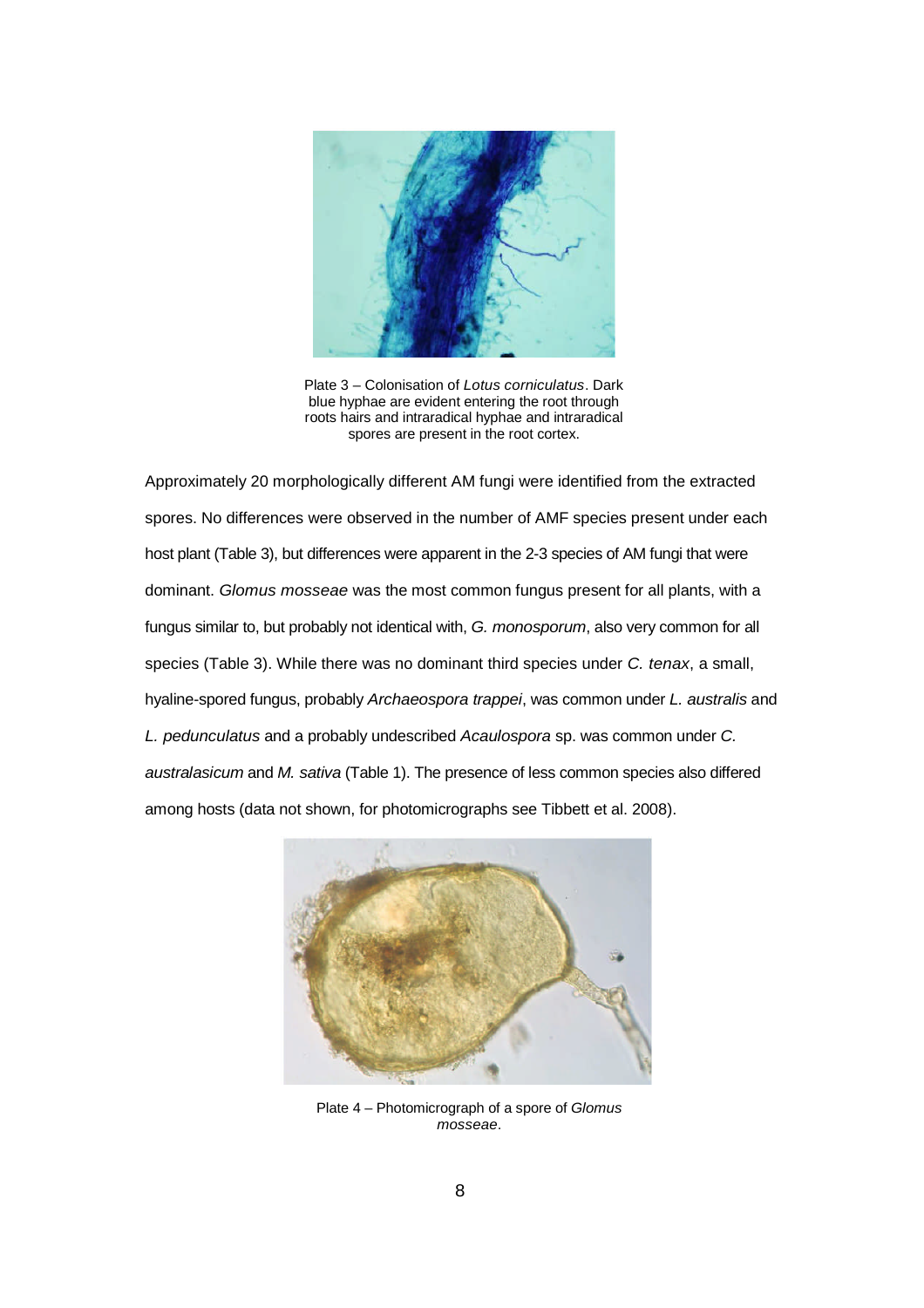

Plate 5 – Photomicrograph of spores and attached extraradical hyphae.

# **Discussion**

# *Root colonisation morphology*

The level and density of colonisation by AM fungi, and the frequency of intraradical and extraradical hyphae, arbuscules, intraradical spores and hyphal coils all differed among hosts. In general the data do not show a differentiation between the native and exotic perennial legumes. Indeed the species seem to group according to genera. This is particularly noticeable for the two *Lotus* species, one native and one exotic to Australia, with their similar percentage of root length colonised and similar density of all colonisation components that were measured. These similarities are also present for the two *Cullen* species. Although, *Cullen australasicum* had a higher percentage of root length colonised and a greater density of spores. Thus it seems that native legumes grown in agricultural soils will readily form arbuscular mycorrhizas with the species of AMF that are present in the soil. Whether these associations are as effective as the ones formed under natural conditions, remains to be investigated.

The host plants which differed most from all other species was *M. sativa* which had a very low density of arbuscules and consequently a high ratio of spores to arbuscules. Spores are likely to be full of energy rich lipids (Kinden and Brown 1975) which must have been formed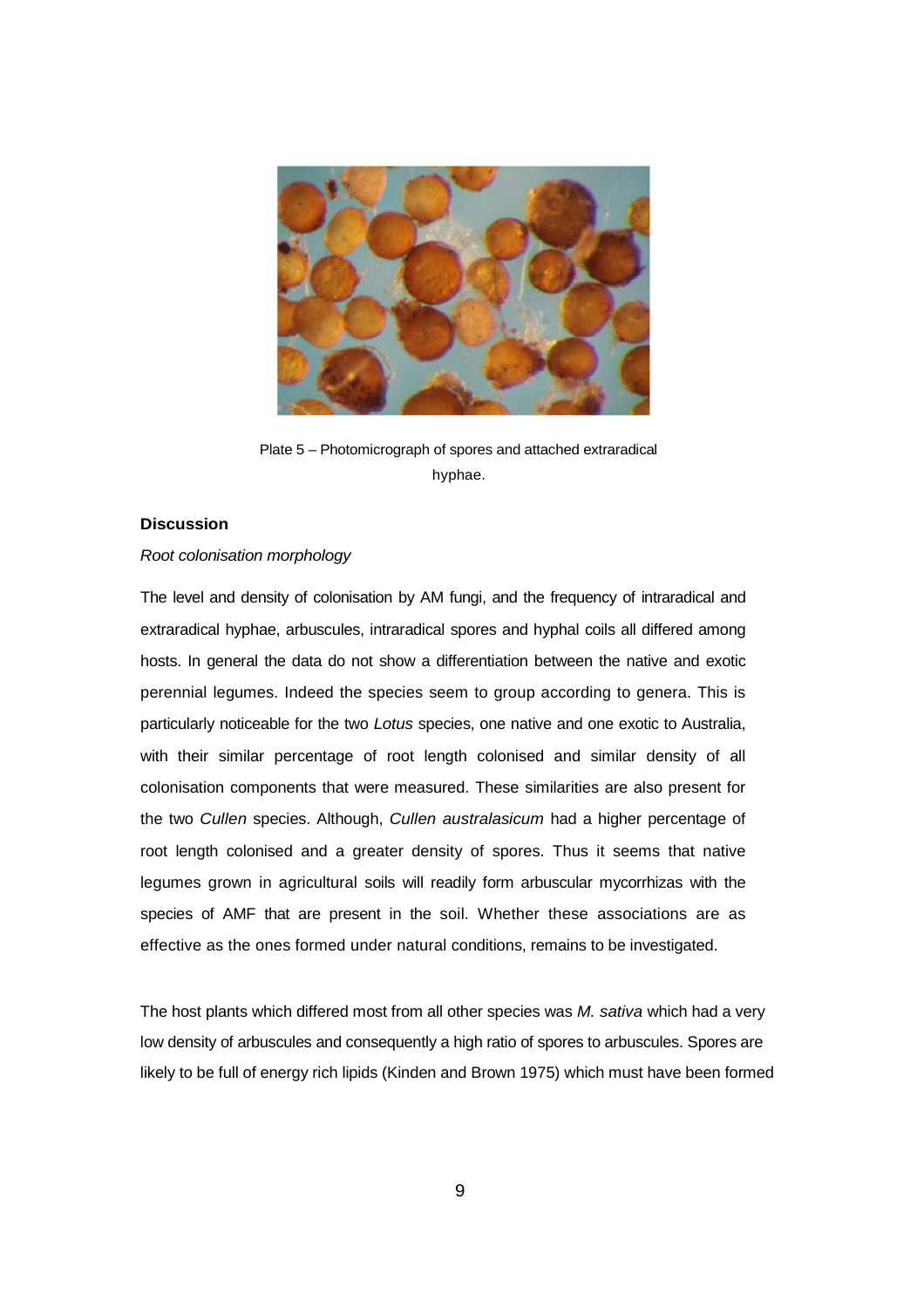using carbon compounds of host plant origin (Ho and Trappe 1973; Pfeffer et al. 1999). This result could reflect a number of factors. Perhaps the arbuscules in *M. sativa* were present earlier in the season and had deteriorated, leaving hyphae and spores behind. Indeed, arbuscules have been found to have a lifecycle of only two days in annual species (Alexander et al. 1989). Alternatively, the different morphology of the colonisation in *M. sativa* may have reflected the impact of the host plant or a different suite of colonising fungi. While the spore data does not support the idea of *M. sativa* being colonised by predominantly different fungi to the other host species, other studies have shown that morphology of colonising AM fungi can be greatly affected by host plant (Cavagnaro et al. 2003, Burleigh et al. 2002).

It should be noted that this survey was carried out from a single sampling date, and thus does not take into account the dynamic nature of the mycorrhizal symbioses. Each host may have different interactions with the AMF, and such may be reflected by different phenologies (Pringle and Bever 2002). Further experimentation is required to explore this issue and to determine the potential contribution of AM fungi to the growth and P nutrition of these species.

## *Rhizosphere populations of spores*

The community of AM fungi as explored through the three dominantly sporulating species also differed with host plant. Again, no consistent differences were observed between the exotic and native legumes, and the dominant spore type did not differ between the two *Lotus* species or the two *Cullen* species. Thus, in spite of the large diversity of AM fungal species present, greater than 20, the native and exotic species appeared to favour (as indicated by number of spores in their rhizospheres) the same species. Again, this suggests that native legumes, if grown agriculturally, will not experience difficulties in forming mycorrhizal symbioses with the species of AMF present in the soils.

10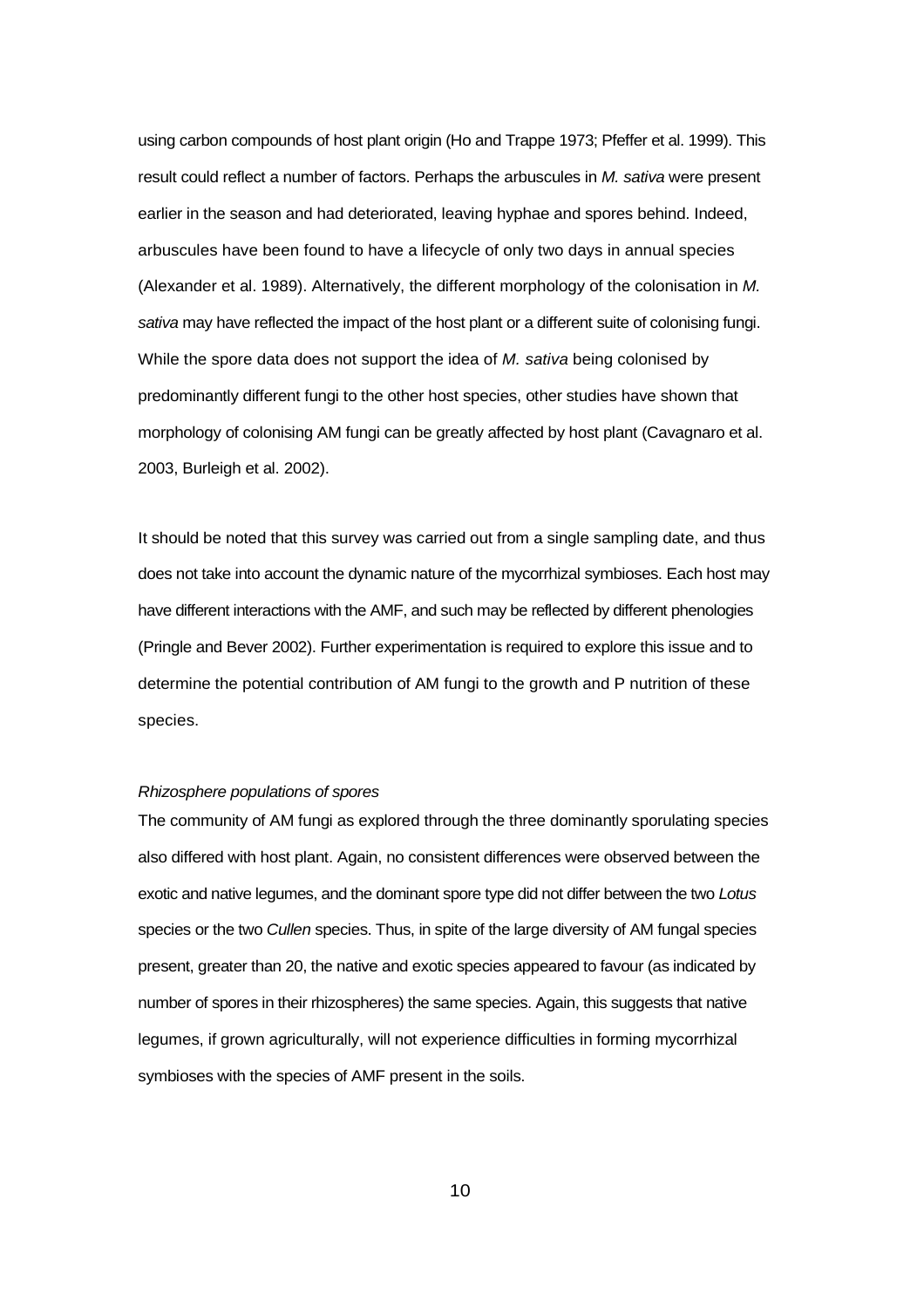The snapshot nature of this survey, taken as it was on a single date, can only be used in the broadest sense (Walker et al. 1982), as it cannot provide dynamic information. The survey was designed merely as a preliminary investigation that might lead to future work during which a more sophisticated analysis over time, space and plant species can be carried out. This will require isolation of AMF and the determination of species (including species-specific DNA sequence motifs) so that specific combinations of host and AMF can be compared. Changes to the symbiotic cohorts in WA paddocks are likely to have taken place over the many decades of agriculture. Identifying such changes, and reversing them if possible (and if desirable), would not be a trivial task, and would require a long-term commitment by the scientific and agronomic community alike.

The determination of species in this study was carried out by Chris Walker, with the benefit of his long experience with this group of fungi (Walker & Rhodes 1981; Walker 1983, Walker & Sanders 1986, Walker & Vestberg 1998, Schüßler et al. 2001, Walker et al. 2007). The expressions of doubt in identifying the species concerned represents the difficult, and still rather primitive, state of the taxonomy of the organisms in the *Glomeromycota*. There are many problems associated with identification of these organisms, not the least being the inadequate quality of species descriptions, and the very poor state of preservation of some of the type material, thus making it almost impossible to interpret the already poor descriptions in a modern framework of phylogenetic taxonomy. Consequently, the identifications are a combination of re-interpretations of protologue and other literature and more than three decades of observations of collections from around the world.

At least one of the fungi (a species in *Acaulospora*) is likely to be new to science, and the fungus described as similar to *G. monosporum* may also actually be an undescribed Australian fungus. These issues are further discussed in Tibbett et al. (2008).

The pattern of dominance in terms of species is in general agreement with other work that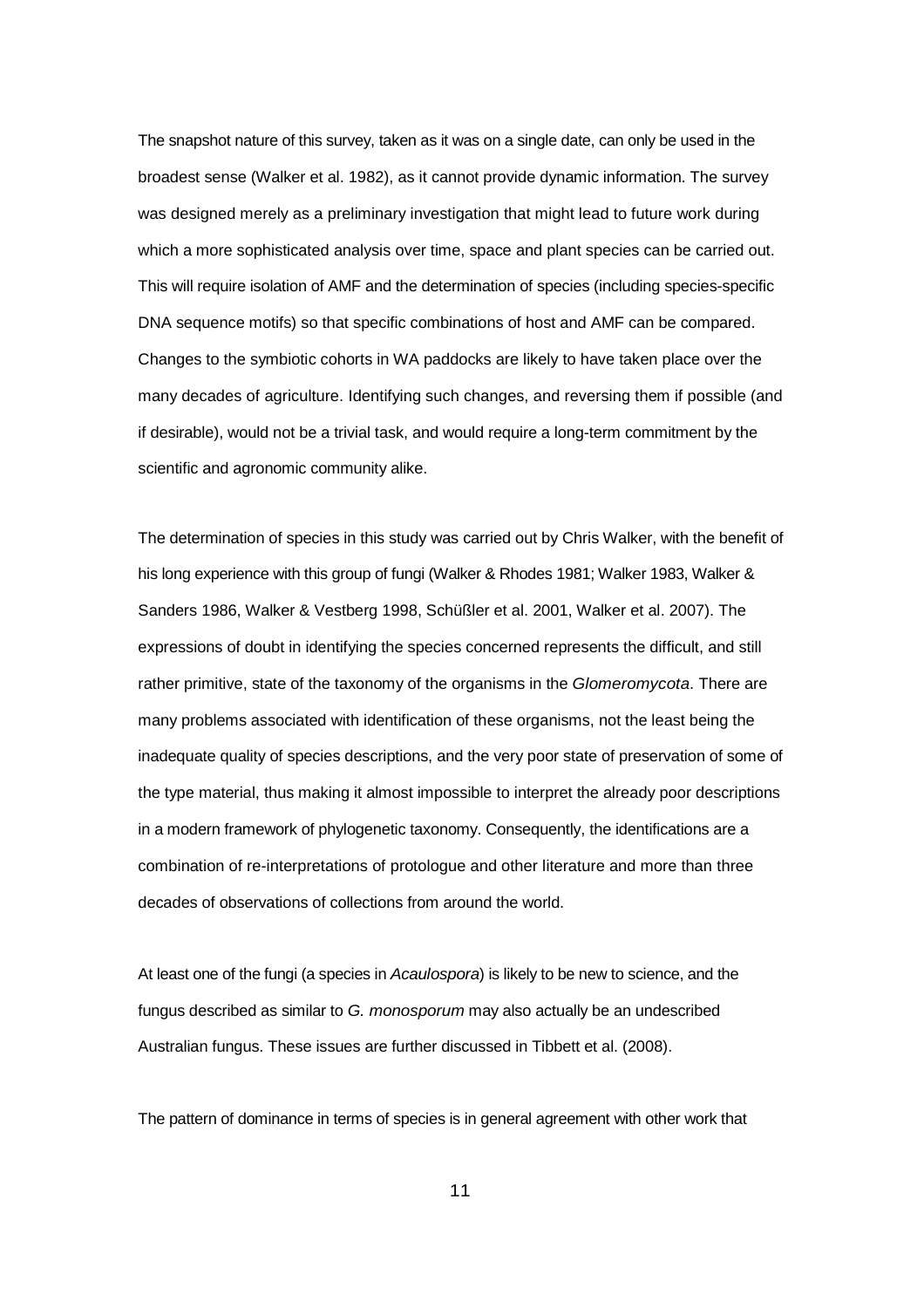shows a limited number of common species in agricultural environments worldwide. The predominant species throughout, *Glomus mosseae*, is frequently recorded as dominant in agricultural environments, and it seems this fungus is remarkably tolerant to the disruptive forces associated with farming. The second-most abundant species is also morphologically very closely related to *G. mosseae*, and probably belongs in the same clade. Fungi in this clade were among the first to be isolated and widely used experimentally, mostly from agricultural, horticultural or orchard environments (Mosse 1953; 1956). *Archaeospora trappei* has a worldwide distribution. It also was originally isolated and identified from horticulture (Ames & Linderman 1976) and is very common as an invasive pest of pot cultures of AMF (Walker, pers. obs.).

## **Conclusions**

This work provides a platform for further analysis of the contribution of AMF to growth and nutrition of perennial legumes that might be used in Australian agricultural systems. When the non-dominant species are considered, there was a remarkably high species diversity. Compared with previous studies on Western Australian soils (*e.g.* Abbott and Robson 1977) the twenty or so species found is very high. Although their occurrence is somewhat patchy, if these represent a remnant population of native AMF, they could provide a springboard for the regeneration of a more natural symbiotic system as native plants are re-introduced and the effects of agriculture, such as high plant available P, are diminished over time. An indepth study is now needed, including some investigation of native plants in their natural environment, and some longer term examination of the effects of re-introduction of both native plants and indigenous organisms isolated from native plants.

## **Acknowledgements**

Funding for this project was provided by the Australian Flora Foundation, The CRC of Plantbased Management of Dryland Salinity, The Centre for Land Rehabilitation and a Gledden Fellowship (CW). Thanks to the Department of Food and Agriculture WA for allowing us to sample the fieldsite and to Richard Bennett for advice in regards to the native species.

12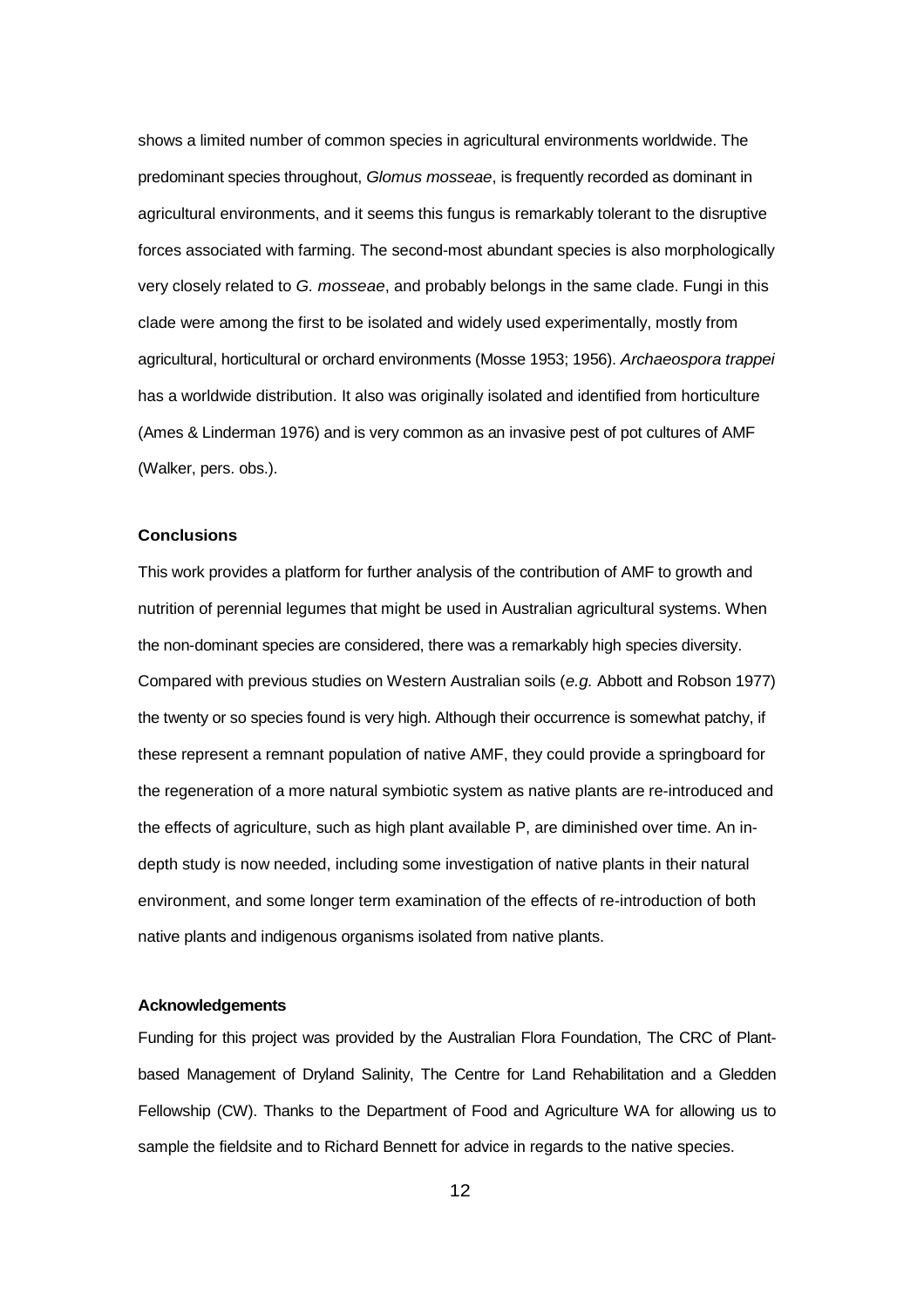#### **References**

Abbott LK, Robson AD, 1977. The distribution and abundance of vesicular arbuscular endophytes in some Western Australian soils. Australian Journal of Botany 25: 515-522.

Alexander T, Toth R, Meier R, Weber HW. 1989. Dynamics of arbuscule development and degeneration in onion, bean, and tomato with reference to vesicular-arbuscular mycorrhizae in grasses. Canadian Journal of Botany 67: 2505-2513.

Ames RN, Linderman RG, 1976. *Acaulospora trappei* sp. nov. Mycotaxon 3: 565-569.

Bennett R, Colmer T, D Real, Ryan MH, 2006, Hardy Australians: Ecogeography of Cullen reveals perennial legumes for low rainfall pastures. Proceedings of the 13th Australian Agronomy Conference, 10-14 September, Perth (NC Turner, T Acuna, RC Johnson, Eds). The Regional Institute Ltd.

Burleigh SH, Cavagnaro TR, Jakobsen I. 2002. Functional diversity of arbuscular mycorrhizas extends to expression of plant genes involved in P nutrition. Journal of Experimental Botany. 53: 1-9.

Cavagnaro TR, Smith FA, Ayling SM, Smith SE. 2003. Growth and phosphorus nutrition of a *Paris*type arbuscular mycorrhizal symbiosis. New Phytologist. 157: 127-134.

Daniell TJ, Husband R, Fitter AH, Young JPW. 2001. Molecular diversity of arbuscular mycorrhizal fungi colonising arable crops. FEMS Microbiology Ecology 36: 203-09

Denton MD, Sasse C, Tibbett M and Ryan MH. 2006. Root distributions of Australian herbaceous perennial legumes in response to phosphorus placement. Functional Plant Biology 33: 1091-102.

Ho I, JM Trappe. 1973. Translocation of <sup>14</sup>C from *Festuca* plants to their endomycorrhizal fungi. Nature New Biology 244: 30-31.

Kinden DA and Brown MF, 1975. Electron microscopy of vesicular-arbuscular mycorrhizae of yellow popular. II. Intracellular hyphae and vesicles. Canadian Journal of Microbiology 21: 1768-1780.

Klironomos JN. 2003. Variation in plant response to native and exotic arbuscular mycorrhizal fungi, Ecology 84: 2292-2301.

Klironomos JN, McCune J, Hart M, Neville J. 2000. The influence of arbuscular mycorrhizae on the relationship between plant diversity and productivity. Ecology Letters 3: 137-141.

McGonigle TP, Miller MH, Evans DG, Fairchild GL, Swan JA. 1990. A new method which gives an objective measure of colonization of roots by vesicular–arbuscular mycorrhizal fungi. New Phytologist 115: 495–501.

Morton JB. 1988. Taxonomy of VA mycorrhizal fungi: classification, nomenclature, and identification. Mycotaxon 32: 267-232.

Mosse B. 1953. Fructifications associated with mycorrhizal strawberry roots. Nature 171:974.

Mosse B. 1956. Fructifications of an *Endogone* species causing endotrophic mycorrhiza in fruit plants. Annals of Botany 20: 349-362.

Pfeffer PE, Douds DD, Becard, G., Shachar-Hill, Y. 1999. Carbon uptake and the metabolism and transport of lipids in an arbuscular mycorrhiza. Plant Physiology 120: 587-598.

Pringle A, Bever JD. 2002. Divergent phenologies may facilitate the coexistence of arbuscular mycorrhizal fungi in a North Carolina grassland. American Journal of Botany 89: 1439-1446.

Rayment GE, Higginson FR. 1992. Australian Laboratory Handbook of Soil and Water Chemical Methods pp64-66 pp203-204. Inkata Press